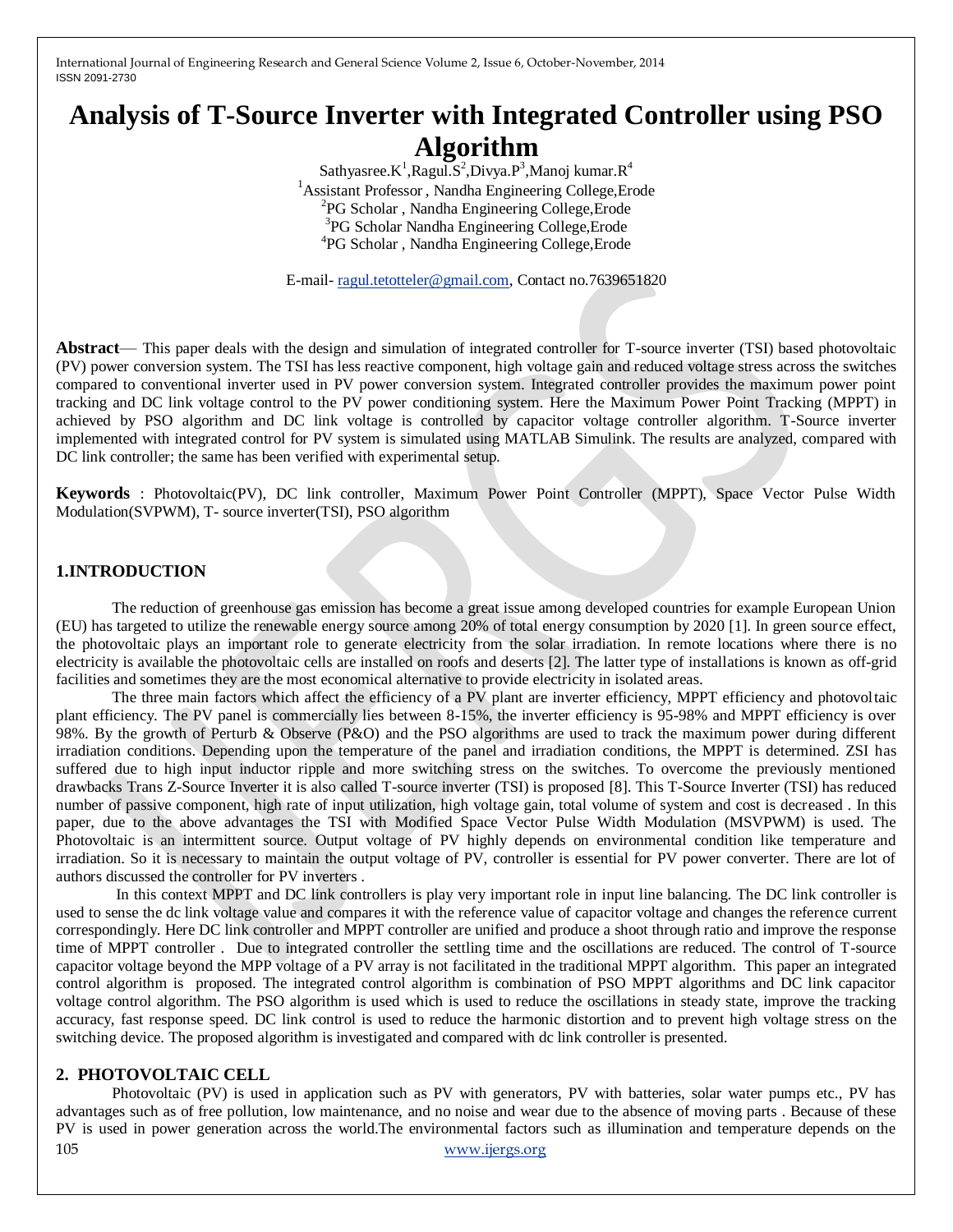output power of a photovoltaic cell so we get non-linear V-I characteristics. In order to match the solar cell power to environment changes, MPPT controller is required. To track the MPP of a solar cell the P&O, fuzzy control and many algorithms have been developed. It changes frequently by the surroundings, improving the speed of tracking the PV power system could obviously improve the system performance and increase the PV cell efficiency. The PV cell output is both limited by the cell current and the cell voltage, and it can only produce a power with any combinations of current and voltage on the I-V curve from fig1. It also shows that the cell current is proportional to the irradiance. Due to the open circuit voltage and short circuit current, the maximum power is produced.A single PV cell produces output voltage less than 0.6V for silicon cells. To get the desired output voltage number of photovoltaic cells is connected in series. By placing the series connected cell in a frame forms a module [8]. In series connection, the output current is same as the output current is same as the output voltage is sum of each cell voltage . Fig.2 shows the simulation of I-V and P-V characteristics of a photovoltaic cell during the different irradiation condition. By using the open circuit voltage and short circuit current, the maximum power is obtained.



Fig.2 PV cell a) I-V characteristicsb) P-V characteristics

|  |  |  | Table 1: PV Module specification |
|--|--|--|----------------------------------|
|--|--|--|----------------------------------|

| <b>Electrical Characteristics</b>              | Value        |
|------------------------------------------------|--------------|
| No of cells                                    | 96           |
| Open circuit voltage $(V_{oc})$                | 64.9 V       |
| Short circuit current $(I_{sc})$               | 8.2 A        |
| Maximum power point voltage $(V_{\text{mpp}})$ | 54.7 V       |
| Maximum power point current $(I_{\text{app}})$ | 7.36A        |
| Maximum power $(P_{\text{mpp}})$               | 327 W        |
| Temperature coefficient of I so                | $3.5$ mA/K   |
| Temperature coefficient of $V_{\infty}$        | $-76.6mV/K$  |
| Temperature coefficient of $P_{\text{max}}$    | $-0.38\%$ /K |

106 [www.ijergs.org](http://www.ijergs.org/)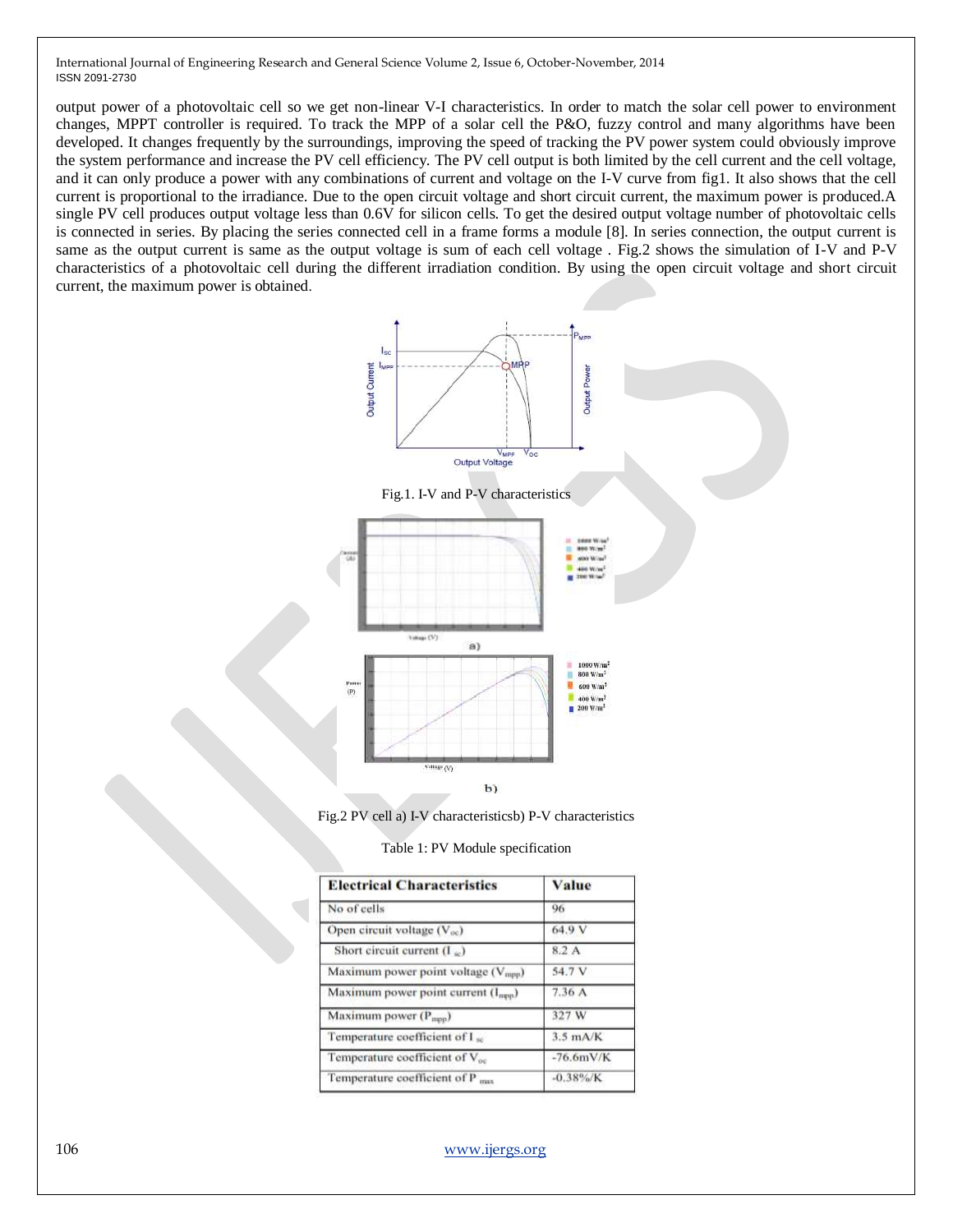Photovoltaic Model Datasheet "Sun Power E20/327W" is chosen for MATLAB simulation model The module is made up of 96 mono crystalline silicon solar cells and provides 327W of nominal of maximum power [11].

# **3. T – SOURCE INVERTER**

The New type T – source inverter (TSI)overcome the limitation of traditional voltage source inverter and current source inverter. With the use of TSI, the inversion and also the boost function are accomplished in a single stage [8]. TSI has fewer components. Due to these reasons, the efficiency appreciably increases. Unlike the traditional inverter, TSI utilizes a unique impedance network that links the inverter main circuit to the DC source. The TSI number of elements is reduced when compared to Zsource inverter; transformer and only capacitor are needed.

T-source inverter used to reduce the number of switching devices; inductor decreases the inrush current and harmonics in the inrush current. TSI works on two modes of operation shoot-through mode and non shoot-through mode.



Fig.3 T-source inverter

## **3.1 SHOOT-THROUGH MODE**

Fig.4 shows the equivalent circuit of T –source inverter in shoot through mode operation. This shoot through zero state prohibited in traditional voltage source inverter. It can be obtained in three different ways such as shoot through via any one phase leg or combination of two phase leg. During this mode, diode is reverse biased, separating DC link from the AC line.





The output of the shoot through state can be controlled by maintaining the desired voltage. Thus the  $T -$  Source inverter highly improves the reliability of the inverter since short circuit across any phase leg is allowed and it cannot destroy the switches in the inverter.

## **3.2 NON SHOOT-THROUGH MODE**

Fig.5 shows the equivalent circuit of TSI in non –shoot through mode operation. In this mode, the inverter bridge operate in one of traditional active states, thus acting as a current source when viewed from T – source circuit. During active state, the voltage impressed across load. The diode conduct and carry current difference between the inductor current and input DC current. Note that both the inductors have an identical current because of coupled inductors.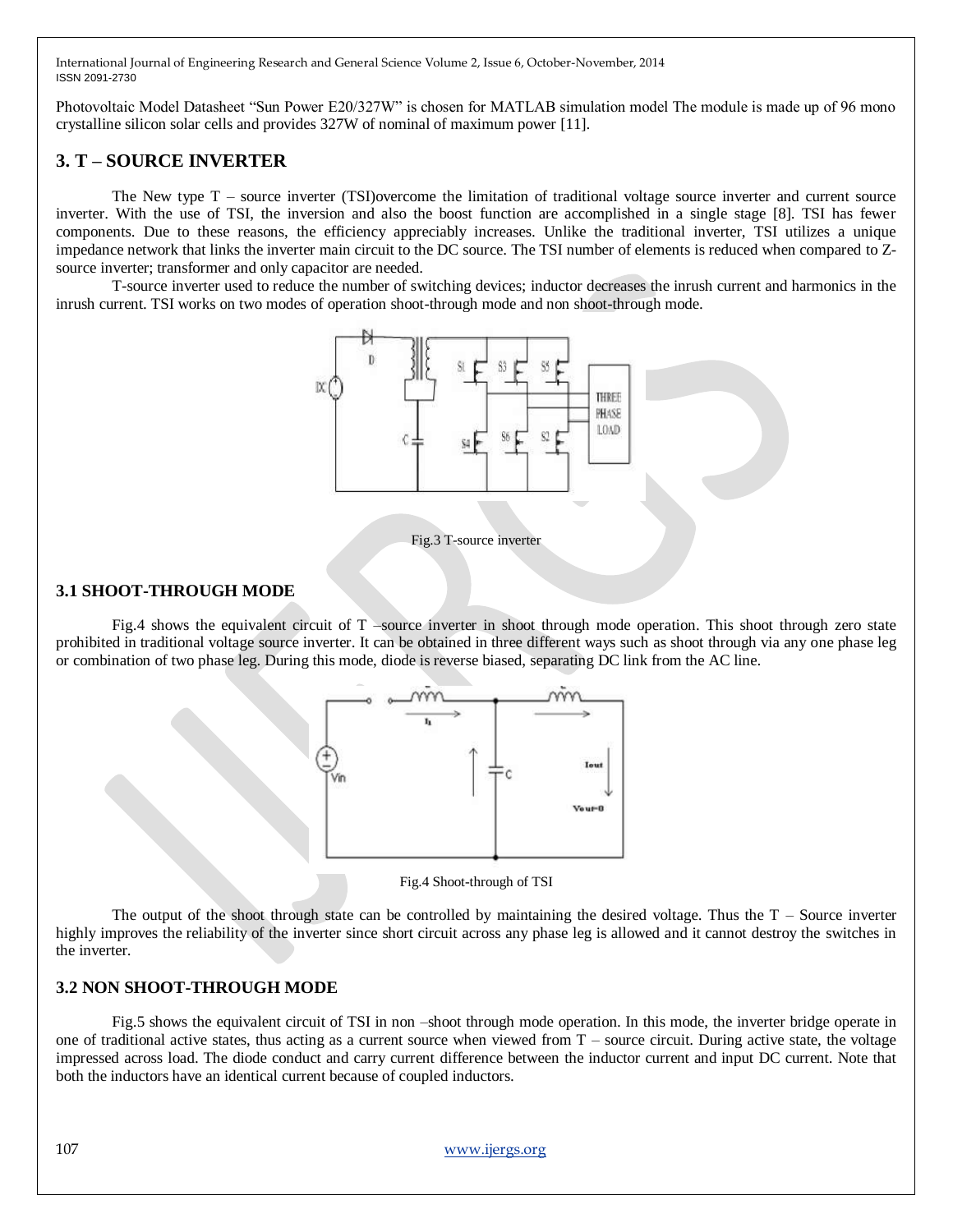

Fig.5 Non shoot-through mode of TSI

## **3.3 DESIGN OF T – SOURCE INVERTER**

During the design of TSI the most challenging is the estimation of values of the reactive components of the impedance network. The component values should be evaluated for the minimum input voltage of the converter, where the boost factor and the current stresses of the components become maximal. Calculation of the average current of an inductor

$$
I_L = \frac{P}{V_{DC}}\tag{1}
$$

The maximum ripple current takes place due to the maximum shoot through states, 60% of peak to peak ripple current was selected to design the T-source inductor. The ripple current is ∆IL, and the maximum  $I_{\ell m n} = I_{\ell} - \Delta I_{\ell}$ 

$$
I_{L\max} = I_L + \Delta I_L
$$
  

$$
\Delta I_L = I_{L\max} - I_{L\min}
$$
 (2)

The boost factor of the input voltage is:

$$
B = \frac{1}{1 - 2D_z} \tag{3}
$$

Where  $D_L$  is the shoot-through duty cycle:

$$
V_{a - p} = M \frac{V_{p - de}}{2} = MK \frac{V_{ia}}{2}
$$
 (4)

Calculation of required inductance of Z-source inductors:

$$
L = \frac{T_o V_c}{\Delta I_L} \tag{5}
$$

Where T0 - is the shoot-through period per switching Cycle Calculation of required capacitance of T source capacitors:

 $C = \frac{I_L . T_z}{\Delta V_c}$  $(6)$ 

## **3.4 Modified Space Vector PWM**

Space vector PWM (SVPWM) in three phase voltage source inverters offers improved DC link voltage and reduced harmonic distortion, and has been therefore recognized as the preferred PWM method, especially in the case of digital implementation. The output voltage control by SVPWM consists of switching between the two active and one zero voltage vector in such a way that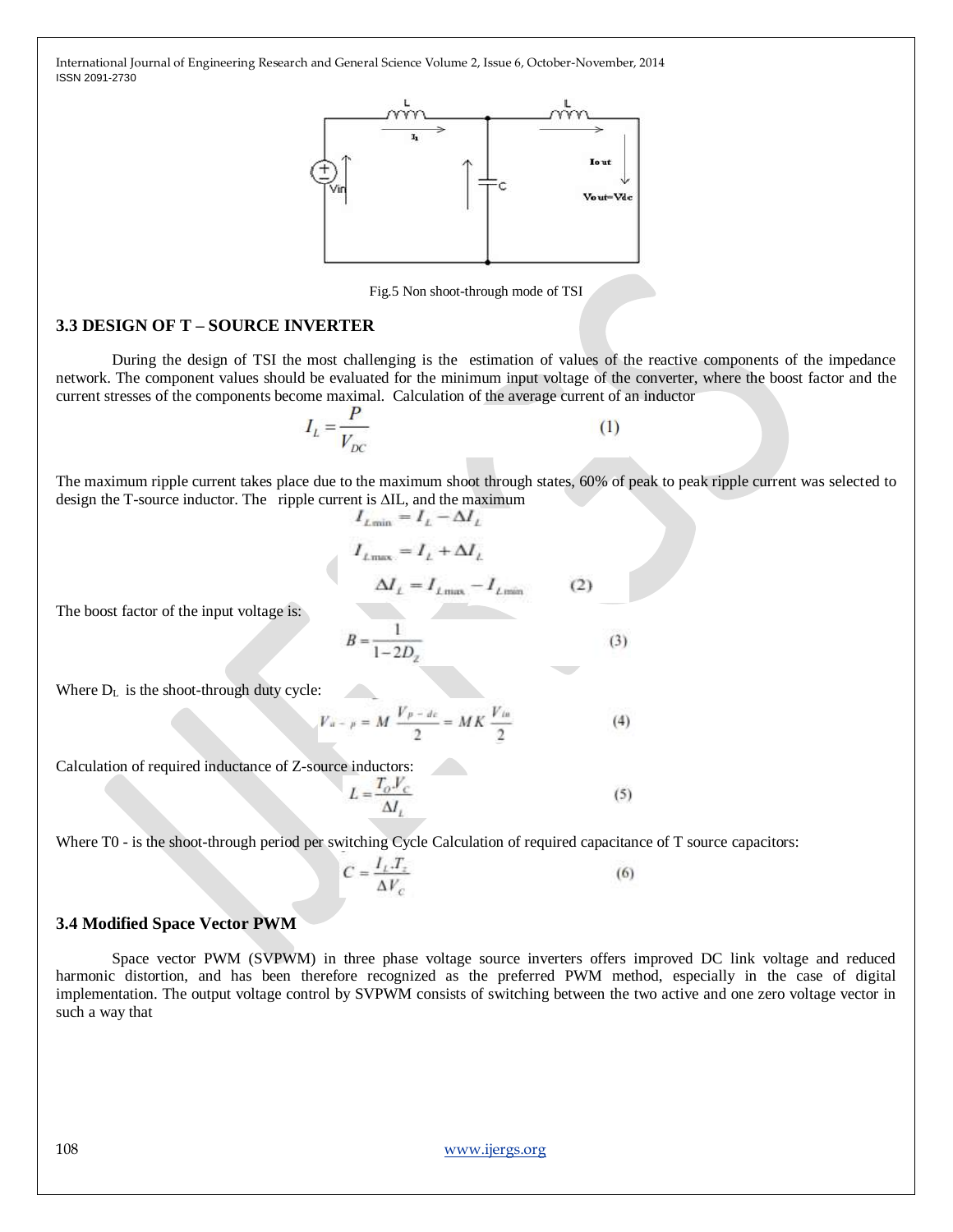| S.No           | <b>Parameters</b>              | <b>Values Used</b><br><b>Simulation</b> |
|----------------|--------------------------------|-----------------------------------------|
|                | DC Supply Voltage              | 100V                                    |
|                | T-Source Capacitance           | 360nf                                   |
| 3              | T-Source mutual<br>Inductance  | 0.2mH                                   |
| $\overline{4}$ | Transformers<br>Turns<br>Ratio | 1:1                                     |
| 5              | <b>Switching Frequency</b>     | 7.2 KHZ                                 |

|  |  | Table 2. Parameters and Values of T-Source Inverter |  |  |  |  |  |
|--|--|-----------------------------------------------------|--|--|--|--|--|
|--|--|-----------------------------------------------------|--|--|--|--|--|

the time average within each switching cycle corresponds to the voltage command. In order to apply this concept for Z-source inverter, a novel modified SVPWM is needed to introduce the shoot-through states into the zero vectors without compromising the active states [15] and it is represented in Fig 6.The DC link voltage can be boosted by adding the new duration T to the switching time T1,T2 and  $T_0$  of the Z source converter to produce the sinusoidal ac output voltage[16].

$$
V_{a-p} = M \frac{V_{p-dc}}{2} = MK \frac{V_{in}}{2}
$$
(7)  

$$
K = \frac{T_{\bar{x}}}{T_{b}-T_{a}} = \frac{1}{1-2\frac{T_{a}}{T_{\bar{x}}}} \ge 1
$$
(8)

 $Tz = Ta + Tb$  Where Tz denotes the switching period, T is the total duration during the shoot through and non shoot through period, M represents the modulation index, K is boost factor and V is the peak dc-link voltage. The shoot through zero vector takes place when both switches turn on in a leg, when shoot through takes place the dc link voltage is boosted which depends on the total duration of  $T_d$  $= 3T$ . By without changing the zero vector V<sub>0</sub>, V<sub>7</sub> and T and non zero vectors V<sub>1</sub>-V<sub>6</sub>, one shoot through zero state T occurs for a one period of switching cycle T by turning on and off switches in each phase. By adjusting the shoot through time interval, the DC link voltage and the output voltage of the inverter is controlled. The modulation index  $M = a(4 / 3)$  is determined by the zero vector duration  $T_0/2$ .



Fig 6 Modified SVPWM implementation for sector1

#### **4. Control algorithms 4.1 PSO methodology**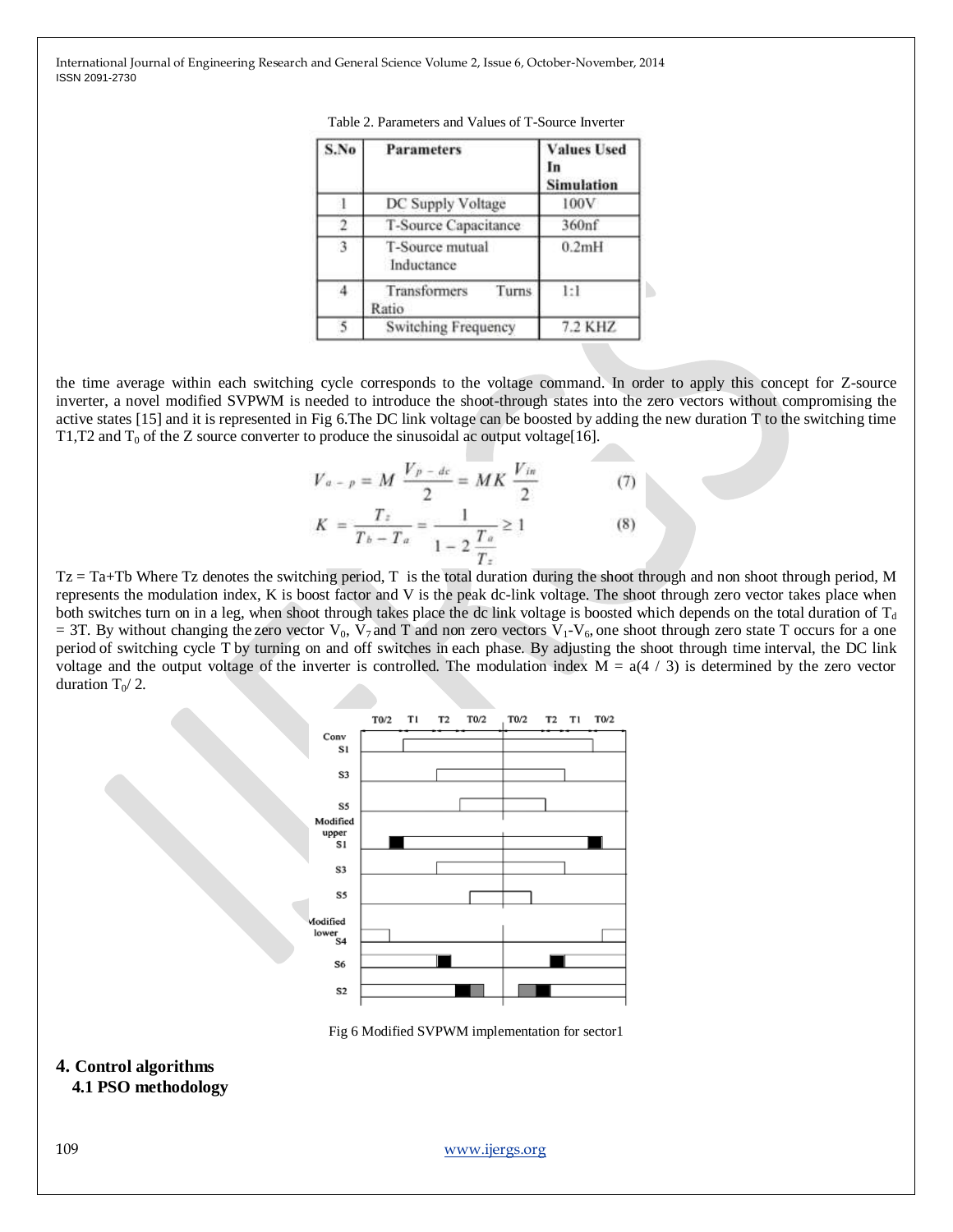The general idea Control (PSO) is to create a closed loop controller with parameters that can be updated to change the response of the system. The output of the system is compared to a desired response from a reference model. The control parameters are update based on this error. The goal is for the parameters to converge to ideal values that cause the plant response to match the response of the reference model.Each particle maintains its position, composed of the candidate solution and its evaluated fitness, and its velocity. Additionally, it remembers the best fitness value it has achieved thus far during the operation of the algorithm, referred to as the individual best fitness, and the candidate solution that achieved this fitness, referred to as the individual best position or individual best candidate solution. Finally, the PSO algorithm maintains the best fitness value achieved among all particles in the swarm, called the global best fitness, and the candidate solution that achieved this fitness, called the global best position or global best candidate solution.

The PSO algorithm consists of just three steps, which are repeated until some stopping condition is met:

- 1. Evaluate the fitness of each particle
- 2. Update individual and global best fitnesses and positions
- 3. Update velocity and position of each particle

The first two steps are fairly trivial. Fitness evaluation is conducted by supplying the candidate solution to the objective function. Individual and global best fitnesses and positions are updated by comparing the newly evaluated fitnesses against the previous individual and global best fitnesses, and replacing the best fitnesses and positions as necessary.The velocity and position update step is responsible for the optimization ability of the PSO algorithm. The velocity of each particle in the swarm is updated using the following equation:

 $v_i(t+1) = uv_i(t) + c_1r_1[\hat{x}_i(t) - x_i(t)] + c_2r_2[g(t) - x_i(t)]$ 

Apart from the canonical PSO algorithm it has many variations of the PSO algorithm exist. For instance, the inertia weight coefficient was originally not a part of the PSO algorithm, but was a later modification that became generally accepted. Additionally, some variations of the PSO do not include a single global best aspect of the algorithm, and instead use multiple global best that are shared by separate subpopulations of the particles.

#### **4.2 Maximum power point control:**

Many MPPT techniques are available, (i.e.) open circuit voltage, Short circuit current, Perturb and observe method (P&O), PSO algorithm, fuzzy controller etc., An MPPT algorithm that provides high-performance tracking in steady state conditions can be easily found [12]. A very popular PSO tracker, which has some important advantages as simplicity, applicability to almost any PV system configuration, automatically adjusts the step size to track the MPP from PV array and does not change during the environmental conditions.

## **5. PROPOSED CONTROLLER**

The proposed system is represented in Fig.9. Controller processes the maximum power point tracking algorithm and DC link control algorithm simultaneously it In capacitor voltage control algorithm capacitor voltage of T-network. is measured and given to capacitor results reduction in response time For maximum power point tracking of PV array is done using PSO algorithm is used because it has reduced oscillation in steady state.voltage controller. The output of capacitor voltage controller and MPPT controller is integrated using integrator and is processed then generate the reference signal. The output of integrated controller is feed to pulse width modulator to control the power switches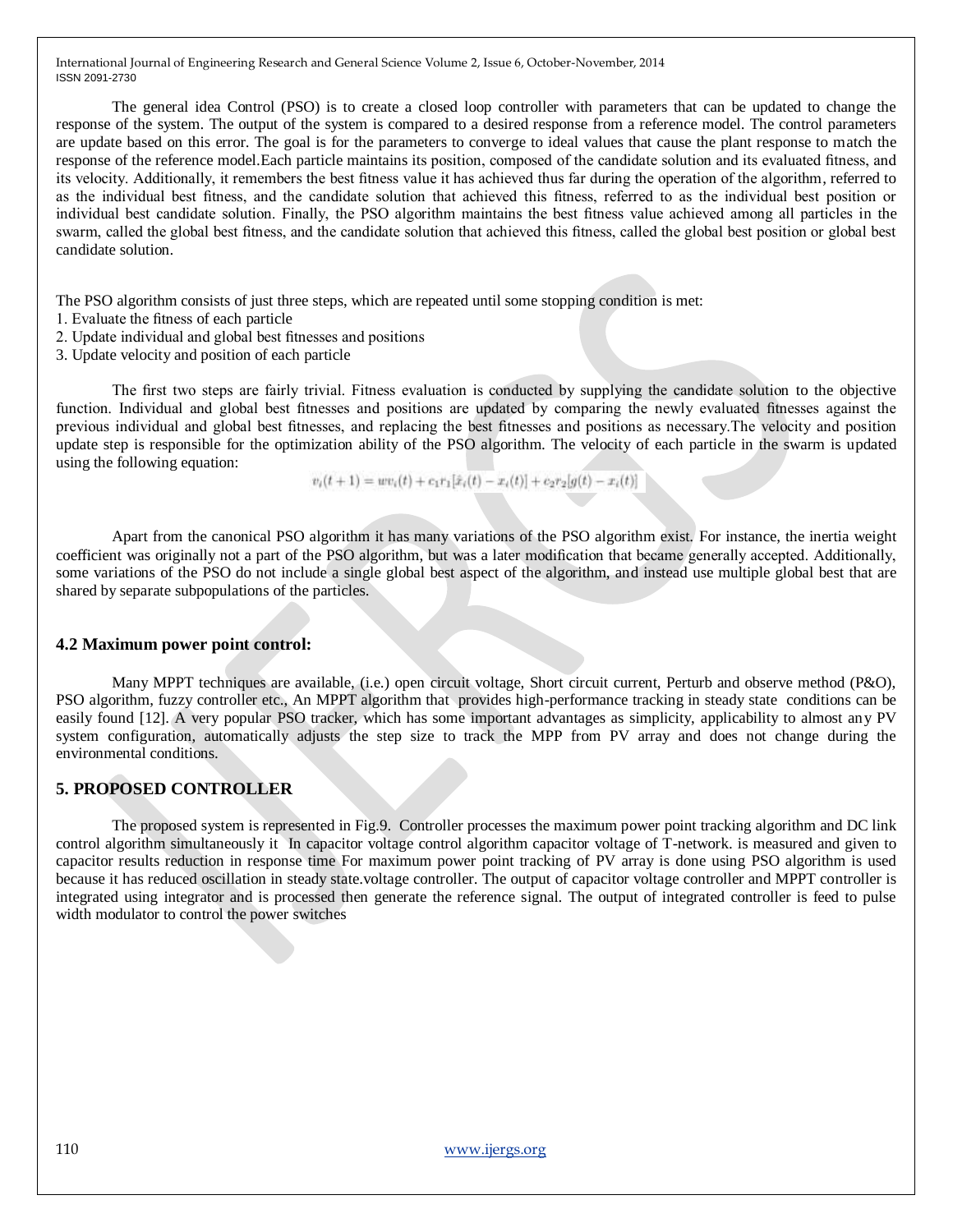

## **6.EXPERIMENTAL RESULT**

The corresponding simulation results are represented in Fig.10. The Integrated controller gives more power output than DC link controller because the integrated controller is incorporated with MPPT algorithm and DC link control algorithm and also it gives good dynamic response.



Fig. 10 Power of integrated controller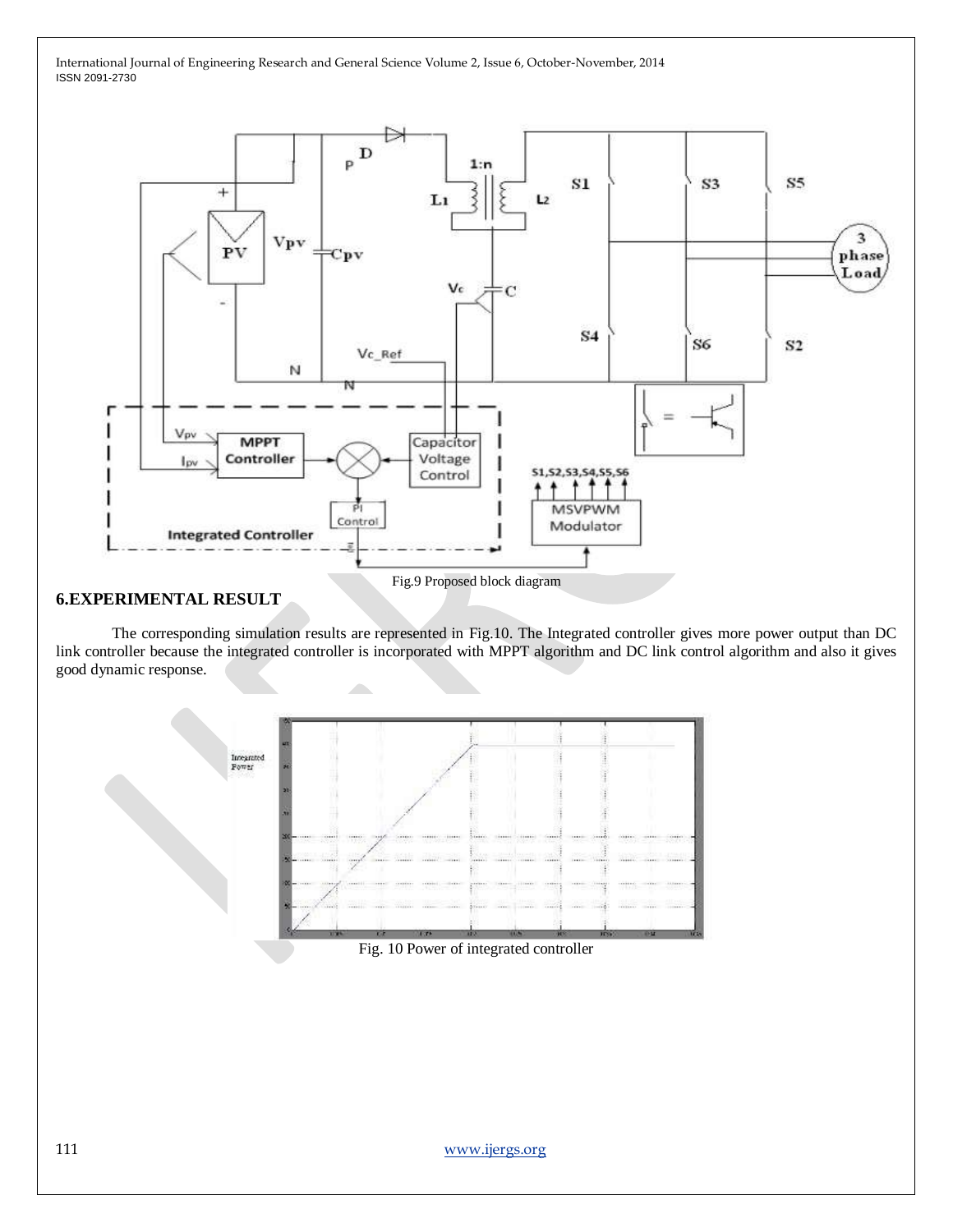

Fig.11% Total harmonic distortion

| Table 4. Comparison of DC link and integrated controllers |    |  |                 |
|-----------------------------------------------------------|----|--|-----------------|
|                                                           | DC |  | link Integrated |

| <b>Parameter</b> | DC<br>link<br><b>Controller</b> | Integrated<br><b>Controller</b> |
|------------------|---------------------------------|---------------------------------|
| Voltage          | 174V                            | 234V                            |
| Current          | 1.2A                            | 1.7A                            |
| Power            | 232W                            | 400W                            |
| Settling<br>ime  | 7.2ms                           | 4.2ms                           |

# **7. CONCLUSION**

In this paper, integrated controller for TSI based photovoltaic power conversion system has been proposed. The PSO algorithm is used to track the maximum power during different irradiations and temperature condition. The proposed method is simulated; investigated using MATLAB Simulink and the same has been implemented and verified using hardware setup. The comparison between DC link and MPPT controller are presented. The proposed algorithm improves the tracking accuracy, reduce the oscillations in steady state and the response time is reduced in the integrated controller than the DC link controller.

# **REFERENCES**

[1] The European Union climate and energy package,http://ec.europa.eu/clime/policies/au/package\_en.h tm.

[2] D. JC. MacKay, "Sustainable Energy – Without theHotAir", UITCambridge, 2009. [Online]. Available:http:// [www.ierence.phy.cam.ac.uk/sustainable/book/tex/cft.pdf.](http://www.ierence.phy.cam.ac.uk/sustainable/book/tex/cft.pdf)

[3] J. Anderson, F.Z. Pang, Four Quasi-Z-Source Inverters Proc. of IEEE PESC 2008,15-19 June 2008, pp.2743 – 2749.

[4]J.Anderson,F.Z.Peng,AClassofQuasi-Z-Source Inverters in Proc. of 43rd IAS Annual Meeting, 2008, pp.1-7.

[5] F.Z.Peng, Z-Source Inverter, Proc. of the 37th IAS Annual Meeting, 2002, p.775-781.

[6] F.Z Pang, Z-Source Inverter, IEEE Trans. on Industry Applications, No.2, Vol.39, 2003, pp.504-510.

[7] J. Anderson, F.Z Pang, Four Quasi-Z-Source Inverters,Proc. of IEEE PESC 2008, 15-19 June 2008, pp . 2743 –2749.